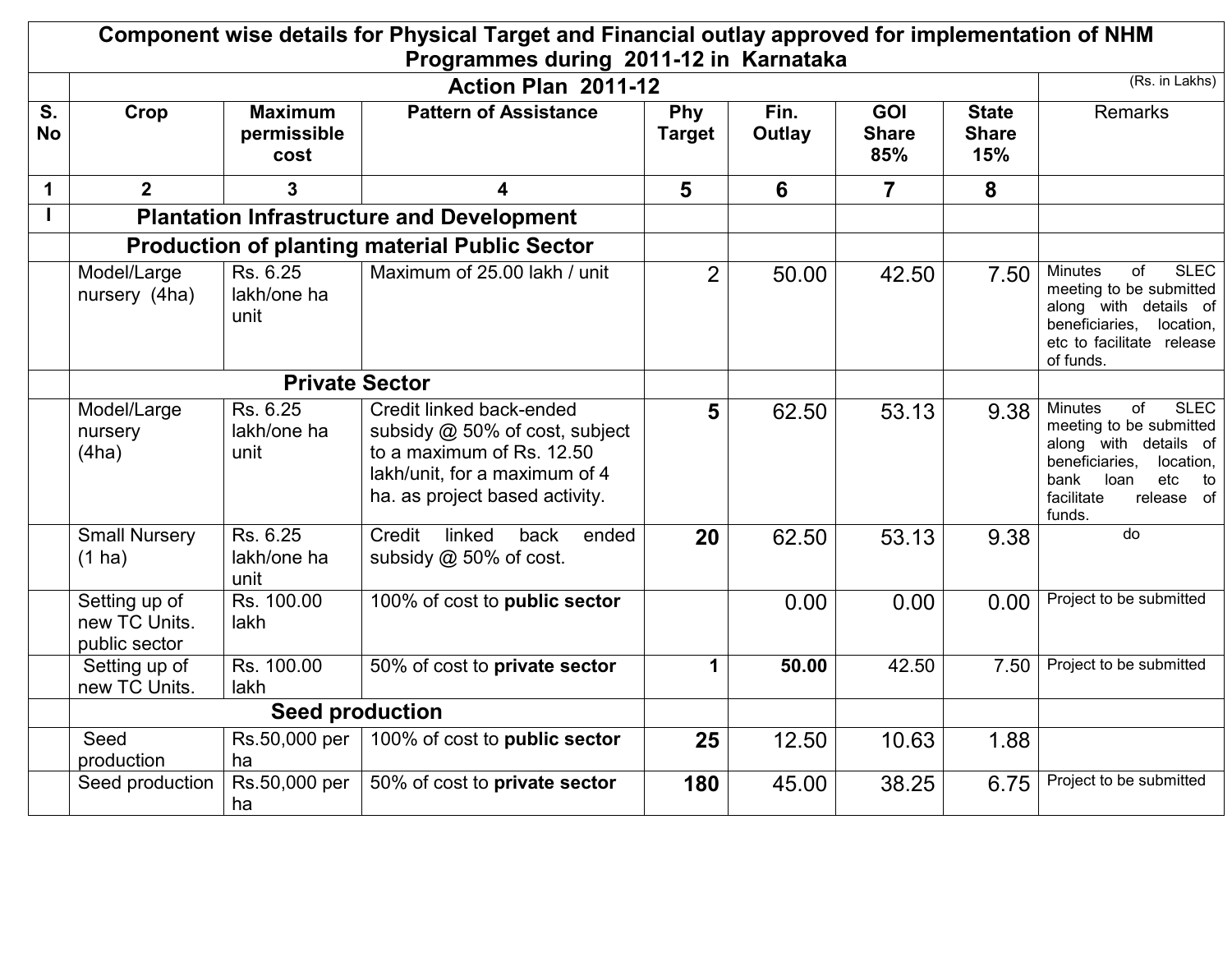|              | vi) Import of<br>planting material<br>for trial &<br>demonstration<br>purpose (By<br><b>State</b><br>Government,<br>Grower<br>Associations<br>recognized by<br>NHB/MoA,<br>PSU) | Rs. 10.00 lakh     | 100% of cost for State Govt.<br>PSU, 50% to Grower<br>Associations. | 1              | 10.00  | 8.50   | 1.50  | Project to be submitted |
|--------------|---------------------------------------------------------------------------------------------------------------------------------------------------------------------------------|--------------------|---------------------------------------------------------------------|----------------|--------|--------|-------|-------------------------|
|              | vi) Import of<br>planting material<br>for trial &<br>demonstration<br>purpose (By<br><b>State</b><br>Government,<br>Grower<br>Associations<br>recognized by<br>NHB/MoA,<br>PSU) | Rs. 5.00 lakh      | 100% of cost for State Govt.<br>PSU, 50% to Grower<br>Associations. | $\overline{2}$ | 10.00  | 8.50   | 1.50  | Project to be submitted |
|              | <b>Seed</b><br>infrastructure<br>(for handling,<br>processing,<br>packing,<br>storage etc. of<br>seeds of<br>horticulture<br>crops)                                             | Rs. 200.00<br>lakh | 100% of cost to public sector                                       | 1              | 200.00 | 170.00 | 30.00 |                         |
|              | Sub-total                                                                                                                                                                       |                    |                                                                     |                | 502.50 | 427.13 | 75.38 |                         |
| $\mathbf{2}$ |                                                                                                                                                                                 |                    | Establishment of new gardens / Area Expansion                       |                |        |        |       |                         |
|              | Fruit crops other than cost intensive crops using<br>normal spacing (For a maximum area of 4 ha per<br>beneficiary)<br><b>Fruits - Perennials</b>                               |                    |                                                                     |                |        |        |       |                         |
|              |                                                                                                                                                                                 |                    |                                                                     |                |        |        |       |                         |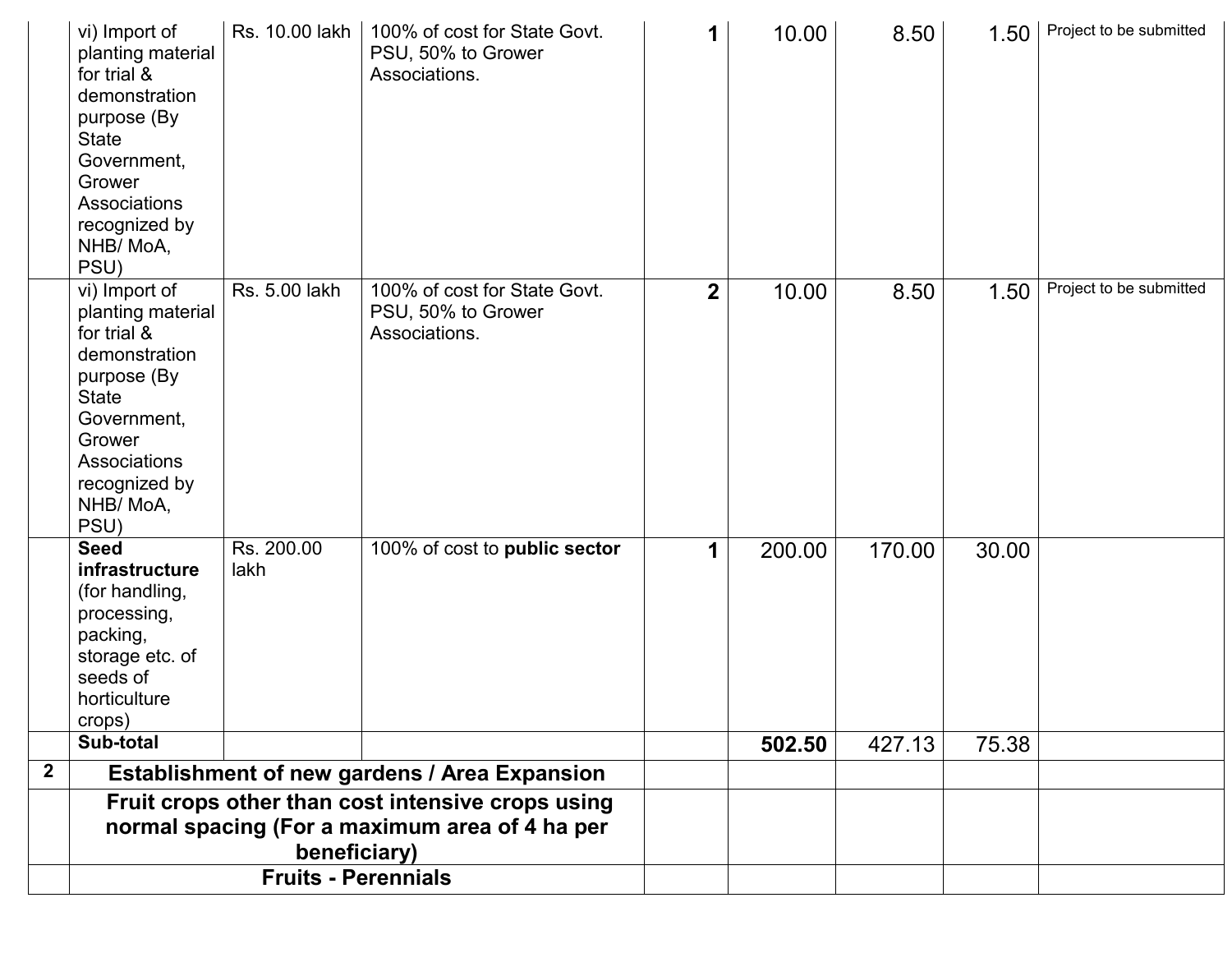| Mango (8m<br>x8m)       | Rs.34,320/ha | Maximum of Rs. 25740/- per<br>ha.<br>(75% of cost for meeting the<br>expenditure<br>on<br>planting<br>material and cost of material for<br>INM/IPM, in 3 installments of<br>60:20:20 subject to survival rate<br>of 75% in 2nd year and 90% in<br>3rd year for perennial crops and<br>for non perennial crops in 2<br>installments of 75:25).  | 2590 | 400.00 | 340.00 | 60.00 |  |
|-------------------------|--------------|------------------------------------------------------------------------------------------------------------------------------------------------------------------------------------------------------------------------------------------------------------------------------------------------------------------------------------------------|------|--------|--------|-------|--|
| Mango (9m<br>x9m)       | Rs.28,646/ha | do                                                                                                                                                                                                                                                                                                                                             | 1625 | 209.47 | 178.05 | 31.42 |  |
| Mango (10m<br>x10m)     | Rs.22,000/ha | do                                                                                                                                                                                                                                                                                                                                             | 1000 | 99.00  | 84.15  | 14.85 |  |
| Pomegranate<br>(5m x5m) | Rs.40,000/ha | Maximum of Rs. 30,000/- per<br>ha.<br>(75% of cost for meeting the<br>expenditure<br>planting<br>on<br>material and cost of material for<br>INM/IPM, in 3 installments of<br>60:20:20 subject to survival rate<br>of 75% in 2nd year and 90% in<br>3rd year for perennial crops and<br>for non perennial crops in 2<br>installments of 75:25). | 390  | 70.20  | 59.67  | 10.53 |  |
| Sapota (8m x<br>8m)     | Rs.34,320/ha | Maximum of Rs. 25740/- per<br>ha.<br>(75% of cost for meeting the<br>expenditure<br>on<br>planting<br>material and cost of material for<br>INM/IPM, in 3 installments of<br>60:20:20 subject to survival rate<br>of 75% in 2nd year and 90% in<br>3rd year for perennial crops and<br>for non perennial crops in 2<br>installments of 75.25).  | 470  | 72.59  | 61.70  | 10.89 |  |
| Sapota (9m<br>x9m)      | Rs.28,646/ha | do                                                                                                                                                                                                                                                                                                                                             | 300  | 38.67  | 32.87  | 5.80  |  |
| Sapota (10m<br>x10m)    | Rs.22,000/ha | do                                                                                                                                                                                                                                                                                                                                             | 350  | 34.65  | 29.45  | 5.20  |  |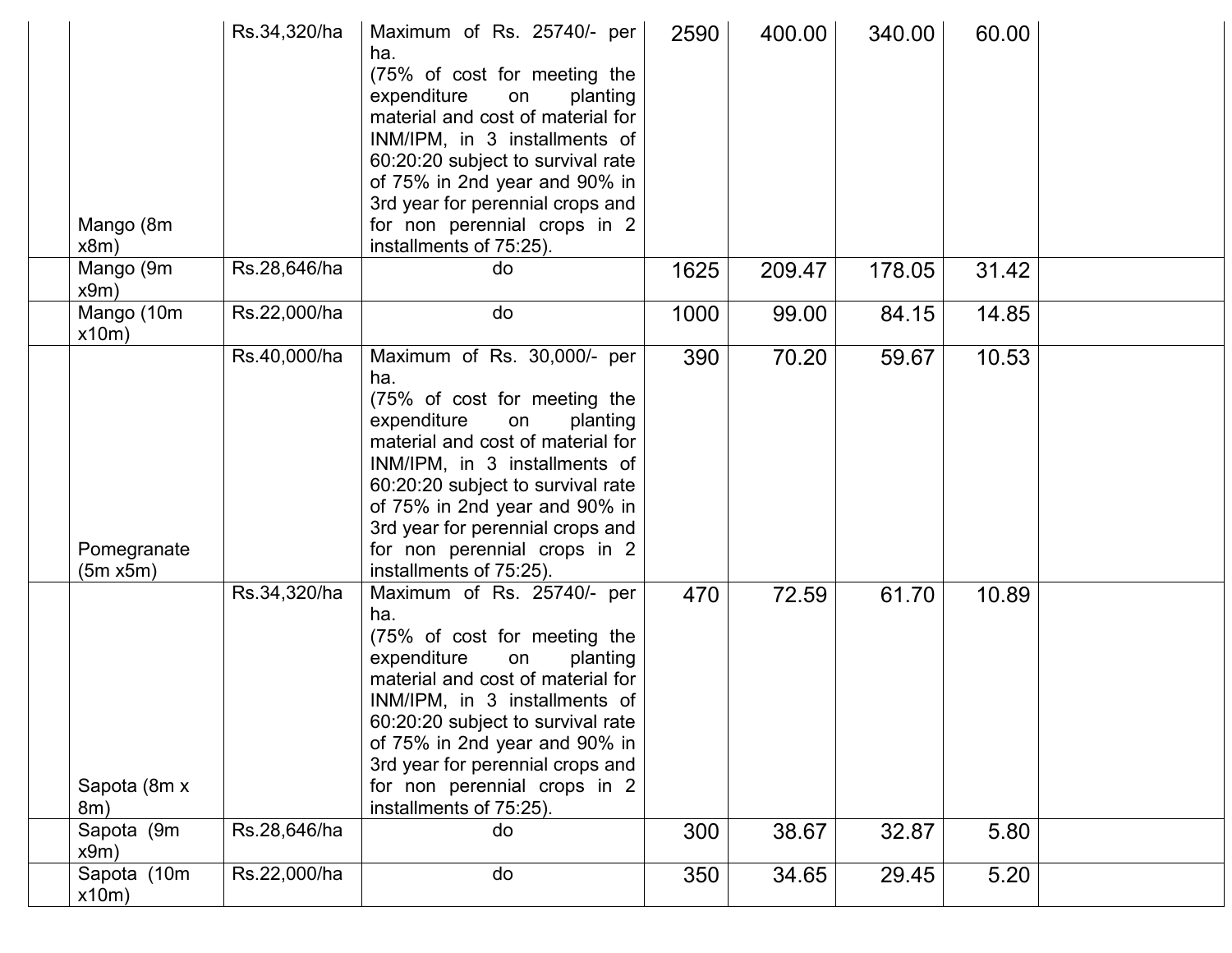|                                                                                    | <b>Fruits - Perennials Maintenance</b> | (I Year)                                                                                                                                                                                                                                                                                                                                       |      |         |         |        |  |
|------------------------------------------------------------------------------------|----------------------------------------|------------------------------------------------------------------------------------------------------------------------------------------------------------------------------------------------------------------------------------------------------------------------------------------------------------------------------------------------|------|---------|---------|--------|--|
| Sub-total                                                                          |                                        |                                                                                                                                                                                                                                                                                                                                                | 8360 | 1255.77 | 1067.40 | 188.37 |  |
| Grapes (5mx<br>5m)                                                                 | Rs.58,400/ha                           | do                                                                                                                                                                                                                                                                                                                                             | 165  | 28.91   | 24.57   | 4.34   |  |
| Grapes (4mx<br>4m)                                                                 | Rs.100,000/ha                          | do                                                                                                                                                                                                                                                                                                                                             |      | 0.00    | 0.00    | 0.00   |  |
| Grapes (3mx<br>3m)                                                                 | Rs.100,000/ha                          | Maximum of Rs. 50,000/- per<br>ha.<br>(50% of cost for meeting the<br>expenditure<br>planting<br>on<br>material and cost of material for<br>INM/IPM, in 3 installments of<br>60:20:20 subject to survival rate<br>of 75% in 2nd year and 90% in<br>3rd year for perennial crops and<br>for non perennial crops in 2<br>installments of 75:25). | 535  | 160.50  | 136.43  | 24.08  |  |
| Fig $(5mx 5m)$                                                                     | Rs.40,000/ha                           | Maximum of Rs. 30,000/- per<br>ha.<br>(75% of cost for meeting the<br>expenditure<br>on<br>planting<br>material and cost of material for<br>INM/IPM, in 3 installments of<br>60:20:20 subject to survival rate<br>of 75% in 2nd year and 90% in<br>3rd year for perennial crops and<br>for non perennial crops in 2<br>installments of 75:25). | 50   | 9.00    | 7.65    | 1.35   |  |
| Citrus Group<br>(Sweet Orange,<br>Coorg<br>Mandarin, Lime,<br>etc)<br>(6m)<br>x 6m | Rs.33,340/ha                           | Maximum of Rs. 25005/- per<br>ha.<br>(75% of cost for meeting the<br>expenditure<br>planting<br>on<br>material and cost of material for<br>INM/IPM, in 3 installments of<br>60:20:20 subject to survival rate<br>of 75% in 2nd year and 90% in<br>3rd year for perennial crops and<br>for non perennial crops in 2<br>installments of 75:25).  | 885  | 132.78  | 112.86  | 19.92  |  |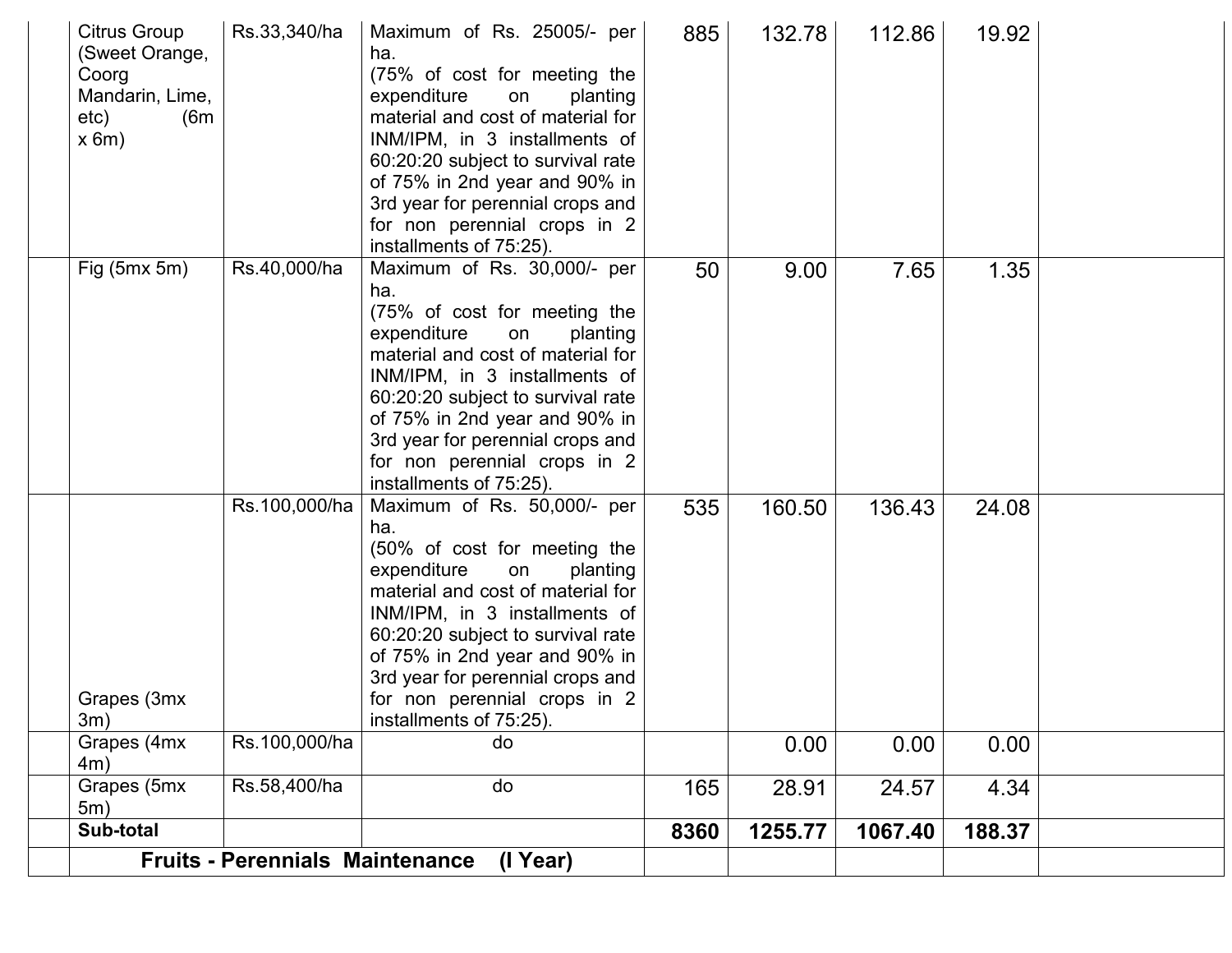| Mango (8m<br>x8m)       | Rs.34,320/ha  | Maximum of Rs. 25740/- per<br>ha.<br>(75% of cost for meeting the<br>expenditure<br>planting<br>on<br>material and cost of material for<br>INM/IPM, in 3 installments of<br>60:20:20 subject to survival rate<br>of 75% in 2nd year and 90% in<br>3rd year for perennial crops and<br>for non perennial crops in 2<br>installments of 75:25).  | 4303 | 221.52 | 188.29 | 33.23 |  |
|-------------------------|---------------|------------------------------------------------------------------------------------------------------------------------------------------------------------------------------------------------------------------------------------------------------------------------------------------------------------------------------------------------|------|--------|--------|-------|--|
| Mango (9m<br>x9m)       | Rs.28,646/ha  | do                                                                                                                                                                                                                                                                                                                                             | 965  | 41.47  | 35.25  | 6.22  |  |
| Mango (10m<br>x10m)     | Rs.22,000/ha  | do                                                                                                                                                                                                                                                                                                                                             | 1500 | 49.50  | 42.08  | 7.43  |  |
| Grapes (3mx<br>3m)      | Rs.100,000/ha | Maximum of Rs. 50,000/- per<br>ha.<br>(50% of cost for meeting the<br>expenditure<br>planting<br>on<br>material and cost of material for<br>INM/IPM, in 3 installments of<br>60:20:20 subject to survival rate<br>of 75% in 2nd year and 90% in<br>3rd year for perennial crops and<br>for non perennial crops in 2<br>installments of 75:25). | 762  | 76.20  | 64.77  | 11.43 |  |
| Grapes (5mx<br>5m)      | Rs.58,400/ha  | do                                                                                                                                                                                                                                                                                                                                             | 134  | 7.83   | 6.65   | 1.17  |  |
| Pomegranate<br>(5m x5m) | Rs.40,000/ha  | Maximum of Rs. 30,000/- per<br>ha.<br>(75% of cost for meeting the<br>expenditure<br>planting<br>on<br>material and cost of material for<br>INM/IPM, in 3 installments of<br>60:20:20 subject to survival rate<br>of 75% in 2nd year and 90% in<br>3rd year for perennial crops and<br>for non perennial crops in 2<br>installments of 75:25). | 334  | 20.04  | 17.03  | 3.01  |  |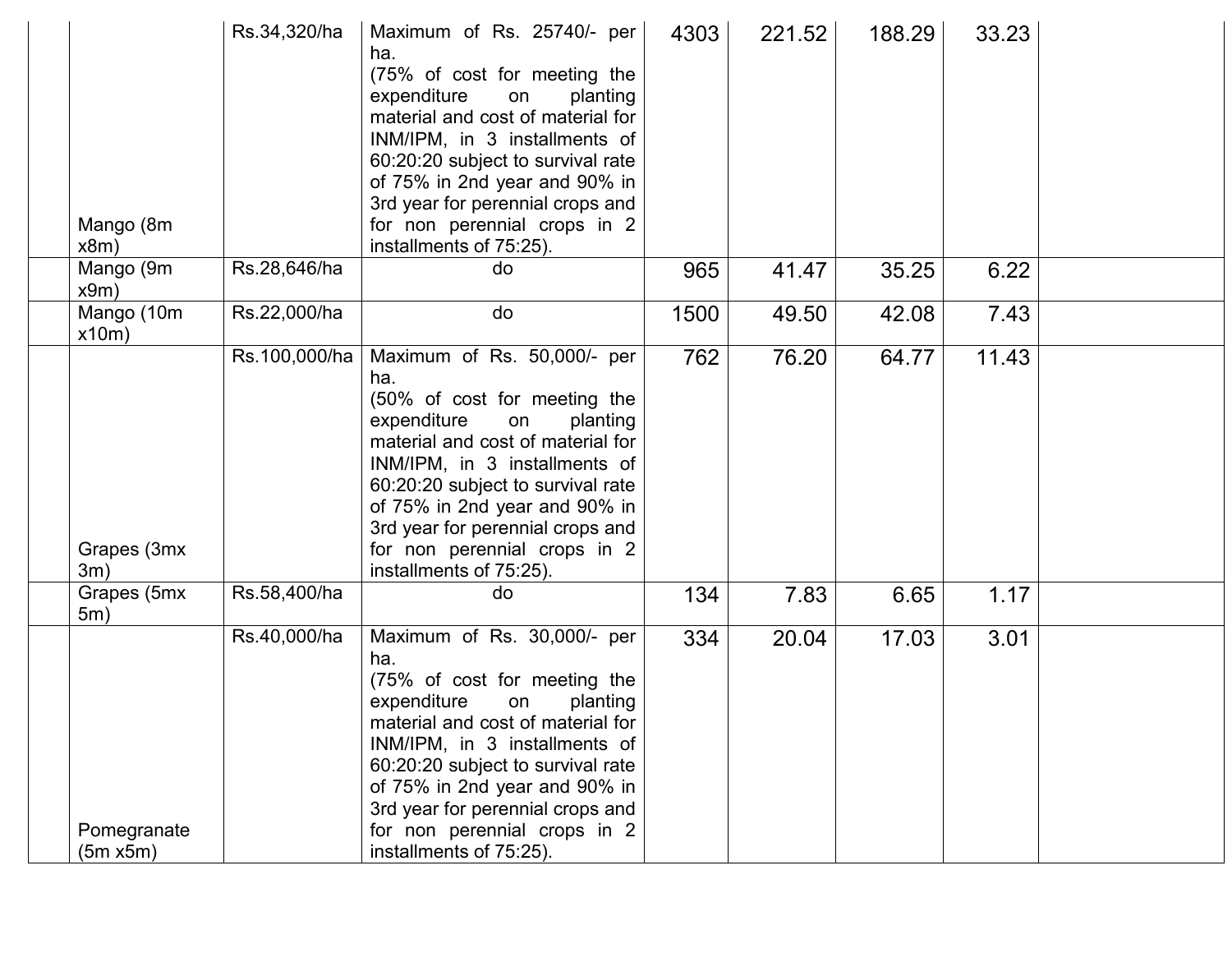| Sapota (8m x<br>8m)                                                                       | Rs.34,320/ha       | Maximum of Rs. 25740/- per<br>ha.<br>(75% of cost for meeting the<br>expenditure<br>planting<br>on<br>material and cost of material for<br>INM/IPM, in 3 installments of<br>60:20:20 subject to survival rate<br>of 75% in 2nd year and 90% in<br>3rd year for perennial crops and<br>for non perennial crops in 2<br>installments of 75:25).  | 581  | 29.91  | 25.42  | 4.49  |  |
|-------------------------------------------------------------------------------------------|--------------------|------------------------------------------------------------------------------------------------------------------------------------------------------------------------------------------------------------------------------------------------------------------------------------------------------------------------------------------------|------|--------|--------|-------|--|
| Sapota (9m<br>x9m)                                                                        | Rs.28,646/ha       | do                                                                                                                                                                                                                                                                                                                                             | 89   | 3.82   | 3.25   | 0.57  |  |
| Sapota (10m<br>x10m)                                                                      | Rs.22,000/ha       | do                                                                                                                                                                                                                                                                                                                                             | 212  | 7.00   | 5.95   | 1.05  |  |
| <b>Citrus Group</b><br>(Sweet Orange,<br>Coorg<br>Mandarin, Lime,<br>etc)<br>(6m)<br>x 6m | Rs.33,340/ha       | Maximum of Rs. 25005/- per<br>ha.<br>(75% of cost for meeting the<br>expenditure<br>planting<br>on<br>material and cost of material for<br>INM/IPM, in 3 installments of<br>60:20:20 subject to survival rate<br>of 75% in 2nd year and 90% in<br>3rd year for perennial crops and<br>for non perennial crops in 2<br>installments of 75:25).  | 420  | 21.00  | 17.85  | 3.15  |  |
| Fig $(5mx 5m)$                                                                            | Rs.40,000/ha       | Maximum of Rs. 30,000/- per<br>ha.<br>(75% of cost for meeting the<br>expenditure<br>planting<br>on<br>material and cost of material for<br>INM/IPM, in 3 installments of<br>60:20:20 subject to survival rate<br>of 75% in 2nd year and 90% in<br>3rd year for perennial crops and<br>for non perennial crops in 2<br>installments of 75:25). | 25   | 1.50   | 1.28   | 0.23  |  |
|                                                                                           | <b>Maintenance</b> | (II Year) old rates                                                                                                                                                                                                                                                                                                                            |      |        |        |       |  |
| Mango                                                                                     | Rs. 30,000/ha      | 30% of Rs. 22500 with a<br>maximum of Rs. 6750/ha                                                                                                                                                                                                                                                                                              | 8976 | 605.88 | 515.00 | 90.88 |  |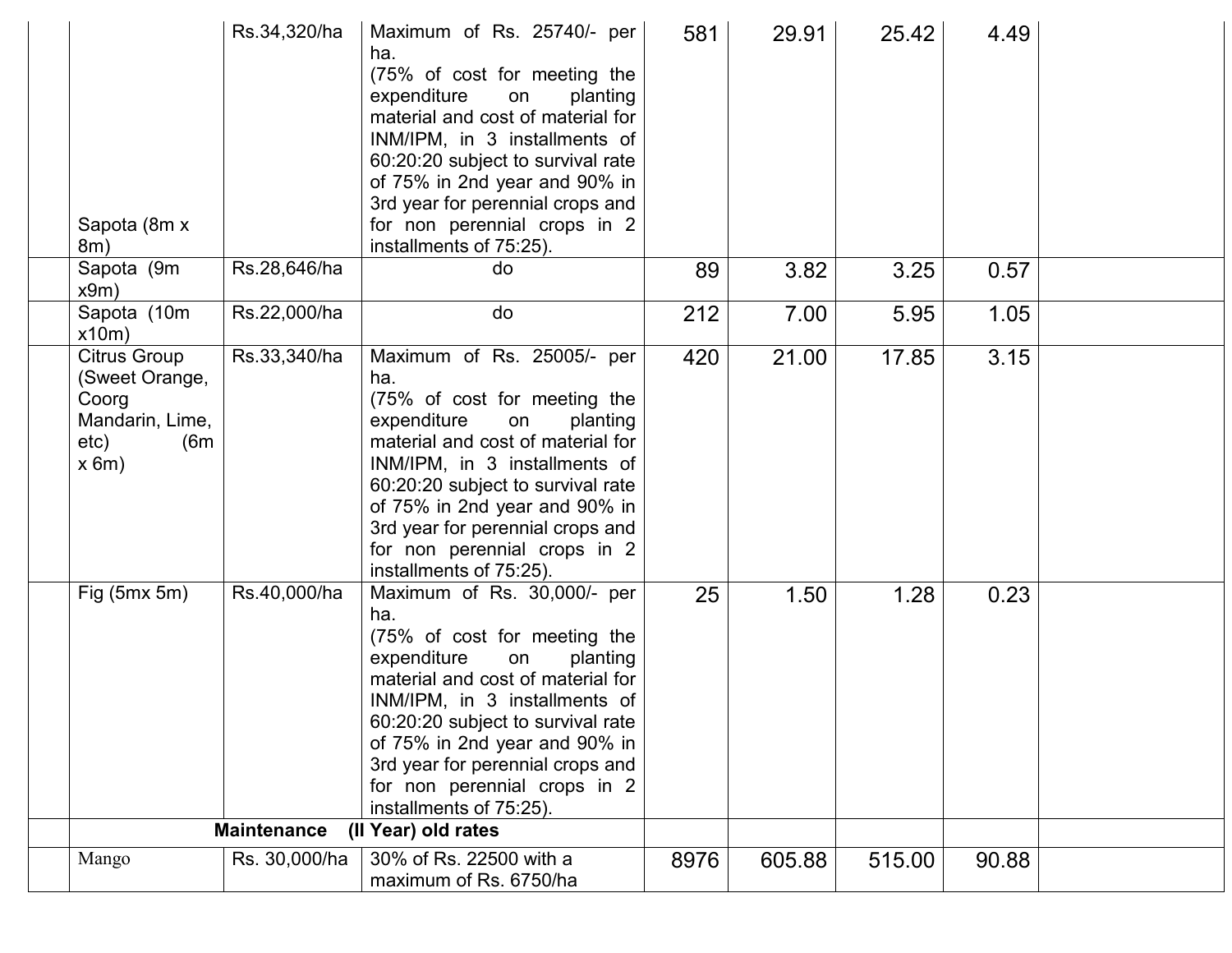| Grapes                                                     | do                           | do                                                                                                                                                                                                                                | 989   | 66.76   | 56.74   | 10.01  |  |
|------------------------------------------------------------|------------------------------|-----------------------------------------------------------------------------------------------------------------------------------------------------------------------------------------------------------------------------------|-------|---------|---------|--------|--|
| Pomegranate                                                | do                           | do                                                                                                                                                                                                                                | 573   | 38.68   | 32.88   | 5.80   |  |
| Sapota                                                     | do                           | do                                                                                                                                                                                                                                | 1864  | 125.82  | 106.95  | 18.87  |  |
| Citrus Group<br>(Sweet Orange,<br>Coorg<br>Mandarin, Lime, | do                           | do                                                                                                                                                                                                                                | 1009  | 68.11   | 57.89   | 10.22  |  |
| etc)                                                       |                              |                                                                                                                                                                                                                                   |       |         |         |        |  |
| Fig                                                        | do                           | do                                                                                                                                                                                                                                | 23    | 1.55    | 1.32    | 0.23   |  |
| Sub-total                                                  |                              |                                                                                                                                                                                                                                   | 22759 | 1386.58 | 1178.59 | 207.99 |  |
|                                                            | <b>Fruits-Non Perennials</b> |                                                                                                                                                                                                                                   |       |         |         |        |  |
| Banana (sucker)                                            | Rs.45,000/ha                 | Maximum of 22500/- per ha.<br>(50% of cost for meeting the<br>expenditure<br>planting<br>on<br>material and cost of material for<br>INM/IPM<br>in 2 installments<br>75:25) subject to survival rate of<br>90% in second year).    | 1153  | 194.57  | 165.38  | 29.19  |  |
| Banana inter<br>Crope in<br>Arecanut<br>Gardens            |                              |                                                                                                                                                                                                                                   | 157   | 26.49   | 22.52   | 3.97   |  |
| Papaya                                                     | Rs.40,000/ha                 | Maximum of Rs.30,000/- per<br>ha. (75 % of cost for meeting<br>the expenditure on planting<br>material and cost of material for<br>INM/IPM etc, in 2 installments<br>of 75:25 subject to survival rate<br>of 90% in second year). | 770   | 173.25  | 147.26  | 25.99  |  |
| Pineapple<br>(sucker)                                      | Rs.65,000/ha                 | Maximum of Rs. 32,500/- per<br>ha. (50 % of cost for meeting<br>the expenditure on planting<br>material and cost of material for<br>INM/IPM etc., in 2 installments<br>of 75:25).                                                 | 155   | 37.78   | 32.11   | 5.67   |  |
| Banana (TC)<br>(1.8mx 1.8m)                                | Rs.83,204/ha                 | Maximum of Rs. 41,602/- per<br>ha. (50 % of cost for meeting<br>the expenditure on planting<br>material and cost of material for                                                                                                  | 1204  | 375.67  | 319.32  | 56.35  |  |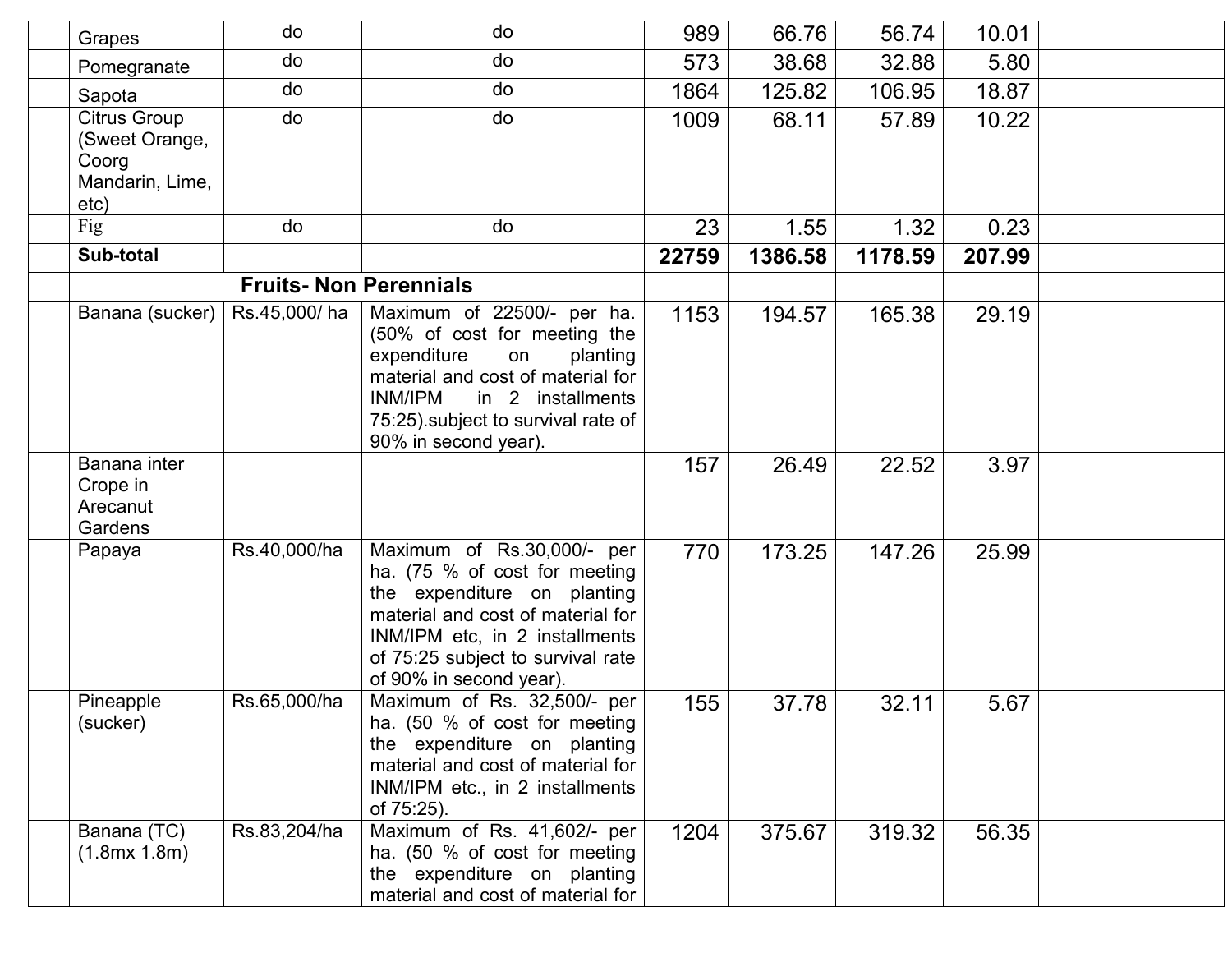|                             |                            | INM/IPM etc., in 2 installments<br>of 75:25).                                                                                                                                                                                     |      |        |        |        |  |
|-----------------------------|----------------------------|-----------------------------------------------------------------------------------------------------------------------------------------------------------------------------------------------------------------------------------|------|--------|--------|--------|--|
| Banana (TC)<br>(2mx 2m)     | Rs.67,404/ha               |                                                                                                                                                                                                                                   | 245  | 61.93  | 52.64  | 9.29   |  |
| Sub-total                   |                            |                                                                                                                                                                                                                                   | 3684 | 869.69 | 739.23 | 130.45 |  |
|                             | <b>Maintenance</b>         |                                                                                                                                                                                                                                   |      |        |        |        |  |
| Banana (TC)<br>(1.8mx 1.8m) | Rs.83,204/ha               | Maximum of Rs. 41,602/- per<br>ha. (50 % of cost for meeting<br>the expenditure on planting<br>material and cost of material for<br>INM/IPM etc., in 2 installments<br>of 75:25).                                                 | 2313 | 240.56 | 204.48 | 36.08  |  |
| Banana (TC)<br>(2mx 2m)     | Rs.67,404/ha               |                                                                                                                                                                                                                                   | 196  | 16.51  | 14.04  | 2.48   |  |
| Banana (sucker)             | Rs.45,000/ha               | Maximum of 22500/- per ha.<br>(50% of cost for meeting the<br>expenditure<br>on<br>planting<br>material and cost of material for<br>INM/IPM<br>in 2 installments<br>75:25) subject to survival rate of<br>90% in second year).    | 599  | 33.69  | 28.64  | 5.05   |  |
| Pineapple<br>(sucker)       | Rs.65,000/ha               | Maximum of Rs. 32,500/- per<br>ha. (50 % of cost for meeting<br>the expenditure on planting<br>material and cost of material for<br>INM/IPM etc., in 2 installments<br>of 75:25).                                                 | 337  | 27.38  | 23.27  | 4.11   |  |
| Papaya                      | Rs.40,000/ha               | Maximum of Rs.30,000/- per<br>ha. (75 % of cost for meeting<br>the expenditure on planting<br>material and cost of material for<br>INM/IPM etc, in 2 installments<br>of 75:25 subject to survival rate<br>of 90% in second year). | 295  | 22.13  | 18.81  | 3.32   |  |
| Sub-total                   |                            |                                                                                                                                                                                                                                   |      | 340.28 | 289.24 |        |  |
|                             | <b>Mushrooms</b>           |                                                                                                                                                                                                                                   |      |        |        |        |  |
|                             | <b>Compost making unit</b> |                                                                                                                                                                                                                                   |      |        |        |        |  |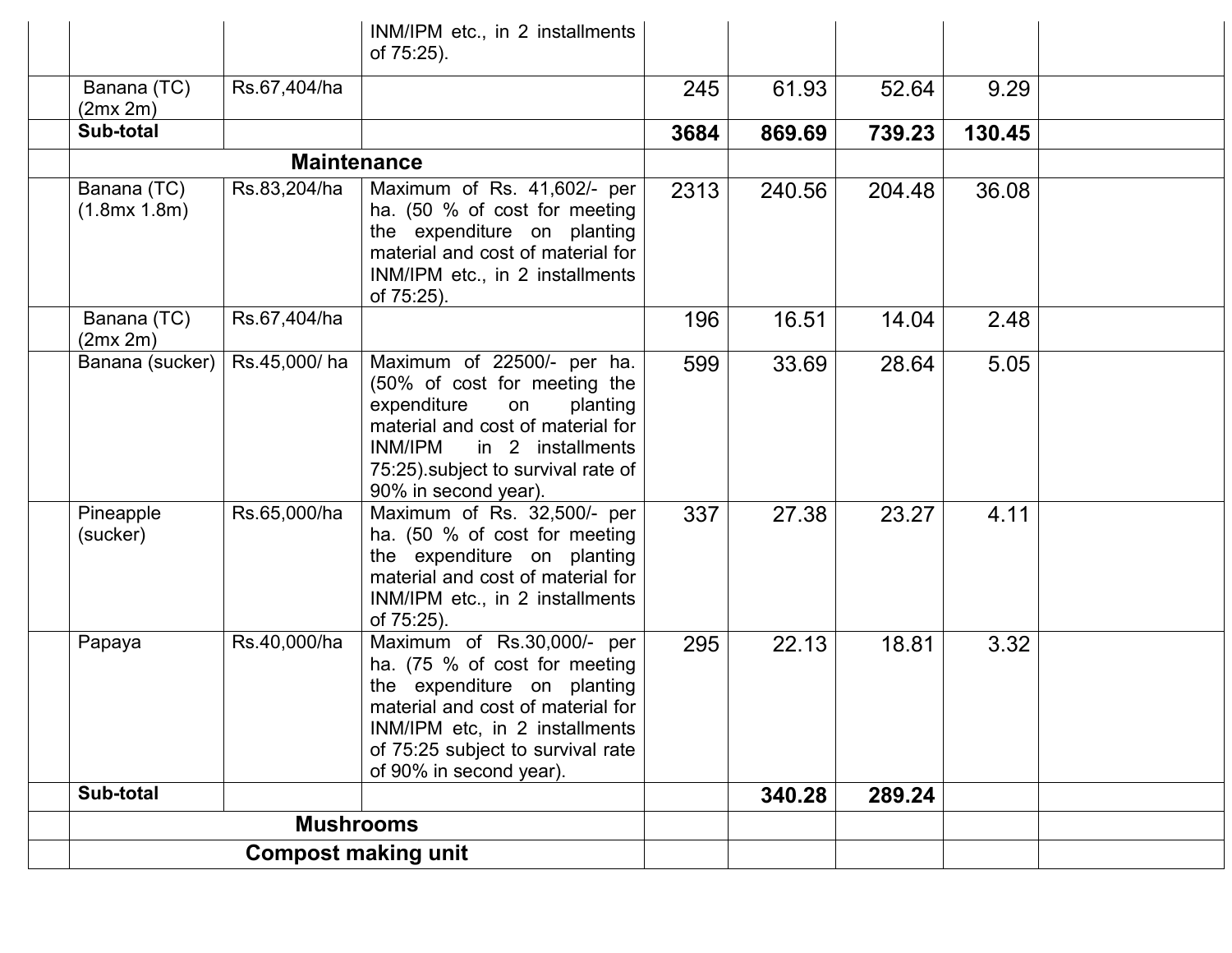|              | i) Public Sector                             | Rs. 20.00<br>lakh/ unit  | 100% of the cost to public<br>sector and in case of private<br>sector, 50% of cost, as credit<br>linked back ended subsidy.                                 |      | 20.00  | 17.00  | 3.00  |                                                                                                                         |
|--------------|----------------------------------------------|--------------------------|-------------------------------------------------------------------------------------------------------------------------------------------------------------|------|--------|--------|-------|-------------------------------------------------------------------------------------------------------------------------|
|              | Sub-total                                    |                          |                                                                                                                                                             |      | 20.00  | 17.00  |       |                                                                                                                         |
| $\mathbf{3}$ | <b>Flowers</b>                               |                          | (For a maximum of 2 ha per beneficiary)                                                                                                                     |      |        |        |       |                                                                                                                         |
|              |                                              |                          | <b>Cut flowers</b>                                                                                                                                          |      |        |        |       |                                                                                                                         |
|              | Small &<br>Marginal<br>Farmers               | Rs. 70,000 /<br>ha.      | 50% of cost @ Rs.35,000 / ha.<br>limited to 2 ha per beneficiary                                                                                            | 90   | 31.50  | 26.78  | 4.73  |                                                                                                                         |
|              | Other farmers                                | do                       | 33% of the cost @Rs.<br>23,100/ha limited to 4 ha per<br>beneficiary                                                                                        | 173  | 39.96  | 33.97  | 5.99  |                                                                                                                         |
|              |                                              | <b>Bulbulous flowers</b> |                                                                                                                                                             |      |        |        | 0.00  |                                                                                                                         |
|              | Small &<br>Marginal<br>Farmers               | Rs. 90,000/ ha           | 50% of cost @ Rs.45,000 / ha.<br>limited to 2 ha per beneficiary                                                                                            | 174  | 78.30  | 66.56  | 11.75 |                                                                                                                         |
|              | Other farmers                                | do                       | 33% of the cost @Rs.<br>29,700/ha limited to 4 ha per<br>beneficiary                                                                                        | 245  | 72.77  | 61.85  | 10.91 |                                                                                                                         |
|              |                                              |                          | <b>Loose Flowers</b>                                                                                                                                        |      |        |        | 0.00  |                                                                                                                         |
|              | Small &<br>Marginal<br>Farmers               | Rs. 24,000/ ha           | 50% of cost @ Rs.12,000 / ha.<br>limited to 2 ha per beneficiary                                                                                            | 800  | 96.00  | 81.60  | 14.40 |                                                                                                                         |
|              | Other farmers                                | do                       | 33% of the cost @Rs. 7,920/ha<br>limited to 4 ha per beneficiary                                                                                            | 1000 | 79.20  | 67.32  | 11.88 |                                                                                                                         |
|              | Sub-total                                    |                          |                                                                                                                                                             | 2482 | 397.73 | 338.07 | 59.66 |                                                                                                                         |
| 4            |                                              |                          | Spices (For a maximum area of 4 ha per beneficiary)                                                                                                         |      |        |        | 0.00  |                                                                                                                         |
|              | Turmeric                                     | Rs. 25,000 / ha          | Maximum of Rs. 12,500/- per ha.<br>$(50\% \text{ of cost}$ for meeting the<br>expenditure on planting material<br>and cost of material for INM/IPM<br>etc). | 185  | 23.13  | 19.66  | 3.47  | Only certified Planting<br>material to be used. TL<br>material to be used only<br>Public<br>from<br>sector<br>agencies. |
|              | <b>Perennial</b><br>spices<br>(black pepper) | Rs. 40,000 / ha          | do                                                                                                                                                          | 750  | 150.00 | 127.50 | 22.50 |                                                                                                                         |
|              | <b>Perennial</b><br>spices                   |                          |                                                                                                                                                             | 385  | 77.00  | 65.45  | 11.55 | do                                                                                                                      |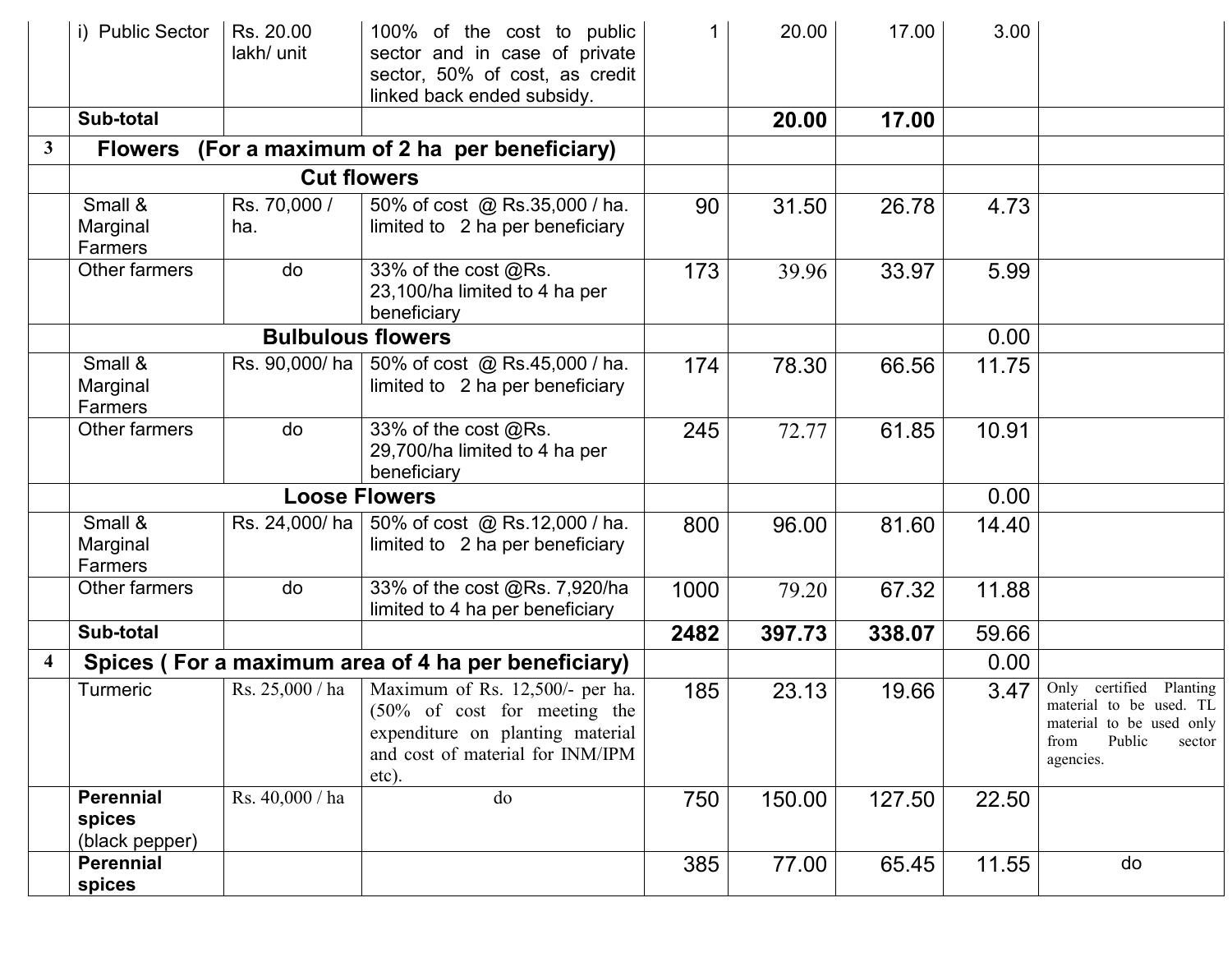| cinnamon                                                                              | do                 | do                                                                                                                                                                                                                                                                                       | 100   | 20.00  | 17.00  | 3.00  | do |
|---------------------------------------------------------------------------------------|--------------------|------------------------------------------------------------------------------------------------------------------------------------------------------------------------------------------------------------------------------------------------------------------------------------------|-------|--------|--------|-------|----|
| clove                                                                                 | do                 | do                                                                                                                                                                                                                                                                                       | 35    | 7.00   | 5.95   | 1.05  |    |
| clove                                                                                 | do                 | do                                                                                                                                                                                                                                                                                       | 35    | 7.00   | 5.95   | 1.05  | do |
| nutmeg                                                                                | do                 | do                                                                                                                                                                                                                                                                                       | 125   | 25.00  | 21.25  | 3.75  |    |
| nutmeg                                                                                | do                 | do                                                                                                                                                                                                                                                                                       | 95    | 19.00  | 16.15  | 2.85  |    |
| Sub-total                                                                             |                    |                                                                                                                                                                                                                                                                                          |       | 328.13 | 278.91 | 49.22 |    |
|                                                                                       | beneficiary)       | Aromatic Plants (For a maximum area of 4 ha per                                                                                                                                                                                                                                          |       |        |        | 0.00  | do |
| (a) Cost<br>intensive<br>aromatic plants<br>(patchouli,<br>geranium,<br>rosemary etc) | Rs. 75,000/ha      | 50% of cost, subject to a<br>maximum of Rs.37,500/- per<br>ha, for meeting the expenditure<br>on planting material and cost of<br>material for INM/IPM etc.                                                                                                                              | 25.0  | 9.38   | 7.97   | 1.41  | do |
| (b) Other<br>aromatic plants                                                          | Rs. 25,000/ha      | 50% of cost, subject to a<br>maximum of Rs.12,500/- per<br>ha, for meeting the expenditure<br>on planting material and cost of<br>material for INM/IPM etc.                                                                                                                              | 300.0 | 37.50  | 31.88  | 5.63  |    |
| Sub-total                                                                             |                    |                                                                                                                                                                                                                                                                                          | 325.0 | 46.88  | 39.84  | 7.03  |    |
|                                                                                       |                    | Plantation crops (For a maximum area of 4 ha per                                                                                                                                                                                                                                         |       |        |        |       |    |
|                                                                                       | beneficiary)       |                                                                                                                                                                                                                                                                                          |       |        |        |       |    |
| Cashew                                                                                | Rs. 40,000ha       | Maximum of Rs. 20,000/- per<br>ha (50% of cost for meeting the<br>expenditure on planting<br>material and cost of material for<br>INM/IPM etc) in 3 installments<br>of 60:20:20 subject to survival<br>rate of 75% in second year and<br>90% in third year for a<br>maximum area of 4 ha | 1800  | 216.00 | 183.60 | 32.40 |    |
| Cocoa                                                                                 | do                 | do                                                                                                                                                                                                                                                                                       | 1925  | 231.00 | 196.35 | 34.65 |    |
| Cocoa                                                                                 | do                 | do                                                                                                                                                                                                                                                                                       | 625   | 75.00  | 63.75  | 11.25 |    |
| Sub-total                                                                             |                    |                                                                                                                                                                                                                                                                                          | 4350  | 522.00 | 443.70 | 78.30 |    |
|                                                                                       | Maintenance I year |                                                                                                                                                                                                                                                                                          |       |        |        |       |    |
| Cashew                                                                                | do                 | do                                                                                                                                                                                                                                                                                       | 637.0 | 25.48  | 21.66  | 3.82  |    |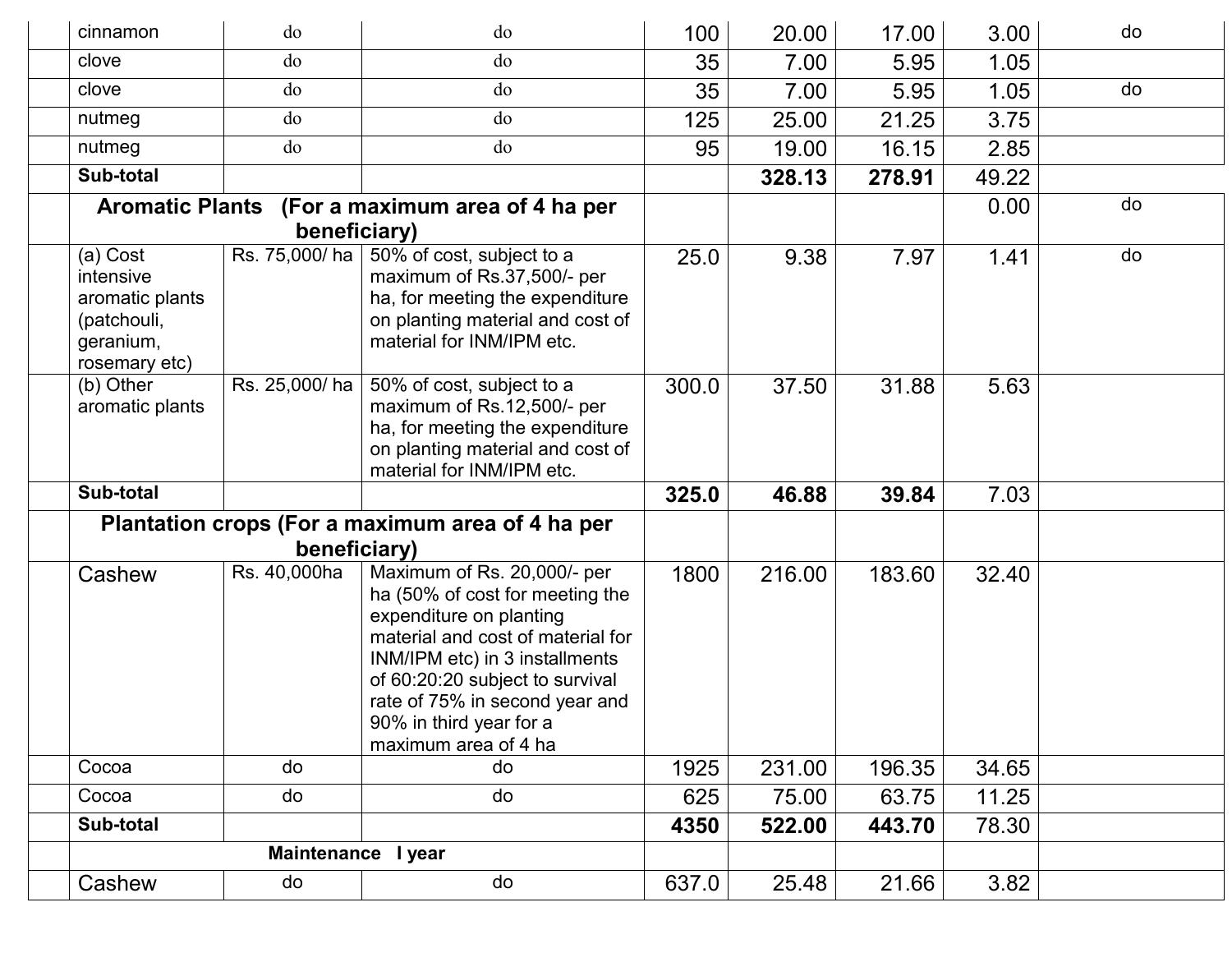|   | Cocoa                                                                                                                                  | do                           | do                                                                                                                                                                                                            | 839.0 | 33.56   | 28.53   | 5.03   |                                                   |
|---|----------------------------------------------------------------------------------------------------------------------------------------|------------------------------|---------------------------------------------------------------------------------------------------------------------------------------------------------------------------------------------------------------|-------|---------|---------|--------|---------------------------------------------------|
|   |                                                                                                                                        |                              | Maintenance (as per old cost norms) Il year                                                                                                                                                                   |       |         |         |        |                                                   |
|   | Cashew                                                                                                                                 | do                           | do                                                                                                                                                                                                            | 718.0 | 24.23   | 20.60   | 3.63   |                                                   |
|   | Cocoa                                                                                                                                  | do                           | do                                                                                                                                                                                                            | 800.0 | 27.00   | 22.95   | 4.05   |                                                   |
|   | Sub-total                                                                                                                              |                              |                                                                                                                                                                                                               |       | 110.27  | 93.73   | 16.54  |                                                   |
| 5 | Rejuvenation/<br>replacement of<br>senile plantation<br>including<br>Canopy<br>management.<br>Mango                                    | Rs.30,000/ha                 | 50% of the total cost subject to<br>a maximum of Rs. 15,000/ha to<br>a limited of 2 ha per beneficiary.<br>Actual cost to be claimed based<br>on the nature and requirement<br>of the crop to be rejuvenated. | 1800  | 270.00  | 229.50  | 40.50  | To be implemented as<br>per guidelines circulated |
|   | <b>Citrus Group</b><br>(Sweet Orange,<br>Coorg<br>Mandarin, Lime,<br>etc)                                                              | do                           | do                                                                                                                                                                                                            | 235   | 35.25   | 29.96   | 5.29   | To be implemented as<br>per guidelines circulated |
|   | Cashew                                                                                                                                 | do                           | do                                                                                                                                                                                                            | 235   | 35.25   | 29.96   | 5.29   | To be implemented as<br>per guidelines circulated |
|   | Pepper                                                                                                                                 | do                           | do                                                                                                                                                                                                            | 800   | 120.00  | 102.00  | 18.00  | To be implemented as<br>per guidelines circulated |
|   | Areca Net (YLD)                                                                                                                        | do                           | do                                                                                                                                                                                                            | 5530  | 829.50  | 705.08  | 124.43 |                                                   |
|   | Sub-total                                                                                                                              |                              |                                                                                                                                                                                                               | 8600  | 1290.00 | 1096.50 | 193.50 |                                                   |
|   |                                                                                                                                        |                              | <b>Creation of Water resources</b>                                                                                                                                                                            |       |         |         |        |                                                   |
|   |                                                                                                                                        | (a) Community tanks          |                                                                                                                                                                                                               |       |         |         |        |                                                   |
|   | (b) Water harvesting system for individuals - for<br>storage of water in 20m x 20m x 3m ponds/wells<br>@Rs.100.00 cum (@50% subsidy) - |                              |                                                                                                                                                                                                               |       |         |         |        |                                                   |
|   | - In Plain areas                                                                                                                       | /unit in plain<br>areas,     | Rs. 1.20 lakh $\vert$ 50% of cost. Maintenance to<br>be ensured by the beneficiary.                                                                                                                           | 580   | 348.00  | 295.80  | 52.20  |                                                   |
|   | Sub-total                                                                                                                              |                              |                                                                                                                                                                                                               |       | 348.00  | 295.80  | 52.20  |                                                   |
| 5 |                                                                                                                                        | <b>Protected cultivation</b> |                                                                                                                                                                                                               |       |         |         |        |                                                   |
|   | <b>Green House structure</b>                                                                                                           |                              |                                                                                                                                                                                                               |       |         |         |        |                                                   |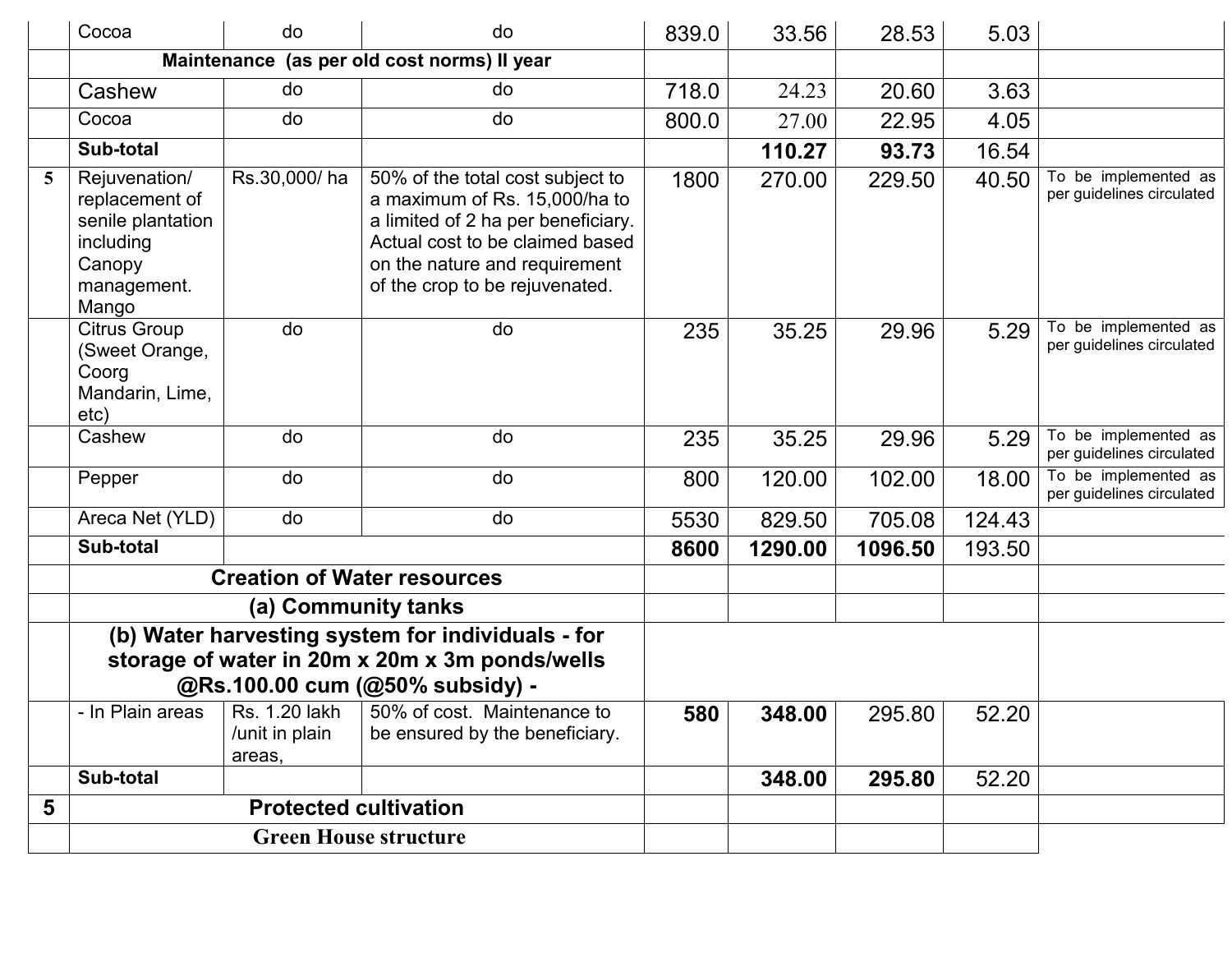|   | Fan & Pad<br>system        | Rs. 1465/<br>Sq.m | 50% of the cost limited to 1000<br>Sq.m per beneficiary.                         | 1.00             | 36.63  | 31.13  | 5.49   | <b>SLEC</b><br><b>Minutes</b><br>of<br>meeting to be submitted<br>along with details of<br>beneficiaries,<br>location,<br>etc to facilitate release<br>of funds. |
|---|----------------------------|-------------------|----------------------------------------------------------------------------------|------------------|--------|--------|--------|------------------------------------------------------------------------------------------------------------------------------------------------------------------|
|   |                            |                   | (b) Naturally ventilated system                                                  |                  |        |        | 0.00   |                                                                                                                                                                  |
|   | (i) Tubular                | Rs. 935/          | 50% of the cost limited to 1000                                                  | 10               | 467.50 | 397.38 | 70.13  |                                                                                                                                                                  |
|   | structur                   | Sq.m              | Sq.m per beneficiary.                                                            |                  |        |        |        |                                                                                                                                                                  |
|   | (ii) Wooden                | Rs. 515/          | 50% of the cost limited to 2                                                     | 4                | 97.81  | 83.14  | 14.67  |                                                                                                                                                                  |
|   | structure                  | Sq.m              | units (each unit not to exceed                                                   |                  |        |        |        |                                                                                                                                                                  |
|   |                            |                   | 500 Sq.m per beneficiary.                                                        |                  |        |        |        |                                                                                                                                                                  |
|   |                            |                   | <b>Plastic Mulching</b>                                                          |                  |        |        | 0.00   |                                                                                                                                                                  |
|   | <b>Plastic</b><br>Mulching |                   | Rs. 20,000/ ha $\vert$ 50% of the total cost limited to 2<br>ha per beneficiary. | 400              | 40.00  | 34.00  | 6.00   |                                                                                                                                                                  |
|   |                            |                   | <b>Shade Net House</b>                                                           |                  |        |        | 0.00   |                                                                                                                                                                  |
|   | Tubular                    | Rs. 600/          | 50% of cost limited to 1000                                                      | 4                | 120.00 | 102.00 | 18.00  |                                                                                                                                                                  |
|   | structure                  | Sq.m              | Sq.m per beneficiary.                                                            |                  |        |        |        |                                                                                                                                                                  |
|   | Wooden                     | Rs. 410/-         | 50% of cost limited to 5 units                                                   | 4                | 82.00  | 69.70  | 12.30  |                                                                                                                                                                  |
|   | structure                  | Sq.m              | (each unit not to exceed 200                                                     |                  |        |        |        |                                                                                                                                                                  |
|   |                            |                   | Sq.m) per beneficiary.                                                           |                  |        |        |        |                                                                                                                                                                  |
|   | <b>Bamboo</b>              | Rs. 300/          | 50% of cost limited to 5 units                                                   | $\overline{2}$   | 30.00  | 25.50  | 4.50   |                                                                                                                                                                  |
|   | structure                  | Sq.m              | (each unit not to exceed 200                                                     |                  |        |        |        |                                                                                                                                                                  |
|   | Anti Bird/Anti             | Rs.20/- per       | sqmt) per beneficiary.<br>50% of cost limited to 5000                            |                  |        |        |        |                                                                                                                                                                  |
|   | <b>Hail Nets</b>           | Sq.m              | Sq.m per beneficiary.                                                            | 80               | 80.00  | 68.00  | 12.00  |                                                                                                                                                                  |
|   | Sub-total                  |                   |                                                                                  | 505              | 953.94 | 810.84 | 143.09 |                                                                                                                                                                  |
|   |                            |                   |                                                                                  |                  |        |        |        |                                                                                                                                                                  |
| 6 |                            |                   | Promotion of Integrated Nutrient Management(INM)/                                |                  |        |        |        |                                                                                                                                                                  |
|   |                            |                   | <b>Integrated Pest Management (IPM)</b>                                          |                  |        |        |        |                                                                                                                                                                  |
|   | Promotion of               | Rs. 2000/ha       | 50% of cost subject to a                                                         | 25000            | 250.00 | 212.50 | 37.50  | To be need based and<br>taken up after                                                                                                                           |
|   | <b>IPM</b>                 |                   | maximum of Rs 1000/ha limited                                                    |                  |        |        |        | identifying problem of                                                                                                                                           |
|   |                            |                   | to 4.00 ha/ beneficiary.                                                         |                  |        |        |        | pest / disease and                                                                                                                                               |
|   |                            |                   |                                                                                  |                  |        |        |        | nutrient deficiency.<br>Project to be submitted                                                                                                                  |
|   | Promotion of<br><b>INM</b> | Rs. 2000/ha       | 50% of cost subject to a<br>maximum of Rs 1000/ha limited                        | 25000            | 250.00 | 212.50 | 37.50  |                                                                                                                                                                  |
|   |                            |                   | to 4.00 ha/ beneficiary.                                                         |                  |        |        |        |                                                                                                                                                                  |
|   | <b>Plant Health</b>        | Rs. 20 lakhs/     | Rs. 20 lakh/unit for Public                                                      | $\boldsymbol{2}$ | 40.00  | 34.00  | 6.00   | <b>SLEC</b><br><b>Minutes</b><br>of                                                                                                                              |
|   | Clinic                     | unit              | Sector and Rs.10.00 lakh as                                                      |                  |        |        |        | meeting to be submitted                                                                                                                                          |
|   | (Public Sector)            |                   | credit linked back ended                                                         |                  |        |        |        | along with details of                                                                                                                                            |
|   |                            |                   | subsidy to Private Sector.                                                       |                  |        |        |        | beneficiaries,<br>location,<br>etc to facilitate release                                                                                                         |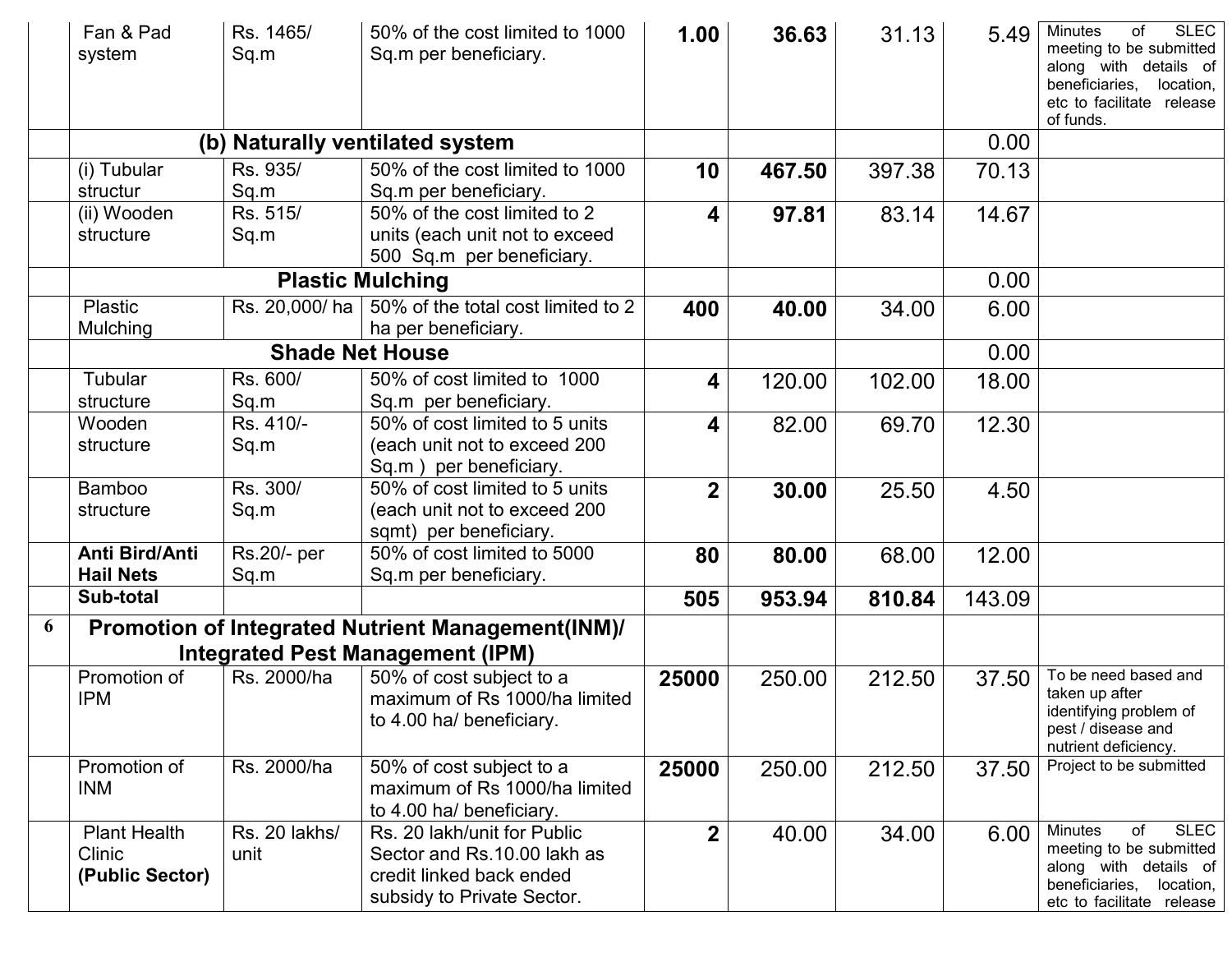|   |                                |                                   |                                                                    |       |        |        |        | of funds.                                            |
|---|--------------------------------|-----------------------------------|--------------------------------------------------------------------|-------|--------|--------|--------|------------------------------------------------------|
|   |                                |                                   |                                                                    |       |        |        |        |                                                      |
|   |                                |                                   |                                                                    |       |        |        |        |                                                      |
|   | Leaf /Tissue                   | $\overline{\text{Rs}}$ . 20 lakh/ | Rs. 20 lakh/unit for Public                                        |       | 20.00  | 17.00  | 3.00   |                                                      |
|   | analysis lab                   | unit                              | Sector and Rs.10.00 lakh as                                        |       |        |        |        |                                                      |
|   | (Public Sector)                |                                   | credit linked back ended                                           |       |        |        |        |                                                      |
|   | Sub-total                      |                                   | subsidy to Private Sector.                                         | 50003 |        |        |        |                                                      |
|   |                                |                                   |                                                                    |       | 560.00 | 476.00 | 84.00  |                                                      |
|   |                                | <b>Organic Farming</b>            |                                                                    |       |        |        |        |                                                      |
|   | (i) Adoption of                | Rs. 20,000/ha                     | 50% of cost limited to                                             | 9230  | 276.90 | 235.37 | 41.54  | Project to be submitted                              |
|   | Organic                        |                                   | Rs.10000/ha for a maximum                                          |       |        |        |        |                                                      |
|   | Farming. 3nd<br>Year (ha)      |                                   | area of 4 ha. per beneficiary,<br>spread over a period of 3 years  |       |        |        |        |                                                      |
|   |                                |                                   | involving an assistance of                                         |       |        |        |        |                                                      |
|   |                                |                                   | Rs.4000/- in first year and                                        |       |        |        |        |                                                      |
|   |                                |                                   | Rs.3000/- each in second &                                         |       |        |        |        |                                                      |
|   |                                |                                   | third year. The programme to                                       |       |        |        |        |                                                      |
|   |                                |                                   | be linked with certification.                                      |       |        |        |        |                                                      |
|   | (ii) Organic                   | Project based                     | Rs. 5 lakh for a cluster of 50 ha                                  | 9230  | 369.20 | 313.82 | 55.38  |                                                      |
|   | Certification<br>(no) 3nd Year |                                   | which will include Rs.1.50 lakh<br>in first year, Rs. 1.50 lakh in |       |        |        |        |                                                      |
|   | (ha)                           |                                   | second year and Rs. 2.00 lakh                                      |       |        |        |        |                                                      |
|   |                                |                                   | in third year.                                                     |       |        |        |        |                                                      |
|   |                                |                                   | Vermi compost Units / organic input production unit                |       |        |        |        |                                                      |
|   | 50% of cost                    | Rs. 60,000/                       | 50% of cost conforming to the                                      | 506   | 151.80 | 129.03 | 22.77  | Designs para meter of                                |
|   | conforming for                 | unit                              | size of the unit of 30'x8'x2.5'                                    |       |        |        |        | <b>HDPE</b><br>beds<br>will                          |
|   | permanent                      |                                   | dimension of permanent                                             |       |        |        |        | <b>BIS</b><br>to<br>conformer<br>$($ IS<br>standards |
|   | structure to the               |                                   | structure to be administered on                                    |       |        |        |        | 15907:2010)                                          |
|   | size of unit of                |                                   | pro-rata basis.                                                    |       |        |        |        |                                                      |
|   | 30'x8'x2.5'<br>dimension to be |                                   |                                                                    |       |        |        |        |                                                      |
|   | administered on                |                                   |                                                                    |       |        |        |        |                                                      |
|   | pro-rata basis.                |                                   |                                                                    |       |        |        |        |                                                      |
|   | Organic input                  | do                                | do                                                                 | 424   | 127.20 | 108.12 | 19.08  |                                                      |
|   | Production unit                |                                   |                                                                    |       |        |        |        |                                                      |
|   | (Bio digester                  |                                   |                                                                    |       |        |        |        |                                                      |
|   | unit)                          |                                   |                                                                    |       |        |        |        |                                                      |
|   | Sub-total                      |                                   |                                                                    |       | 925.10 | 786.34 | 138.77 |                                                      |
| 8 |                                |                                   | Pollination support through beekeeping                             |       |        |        | 0.00   |                                                      |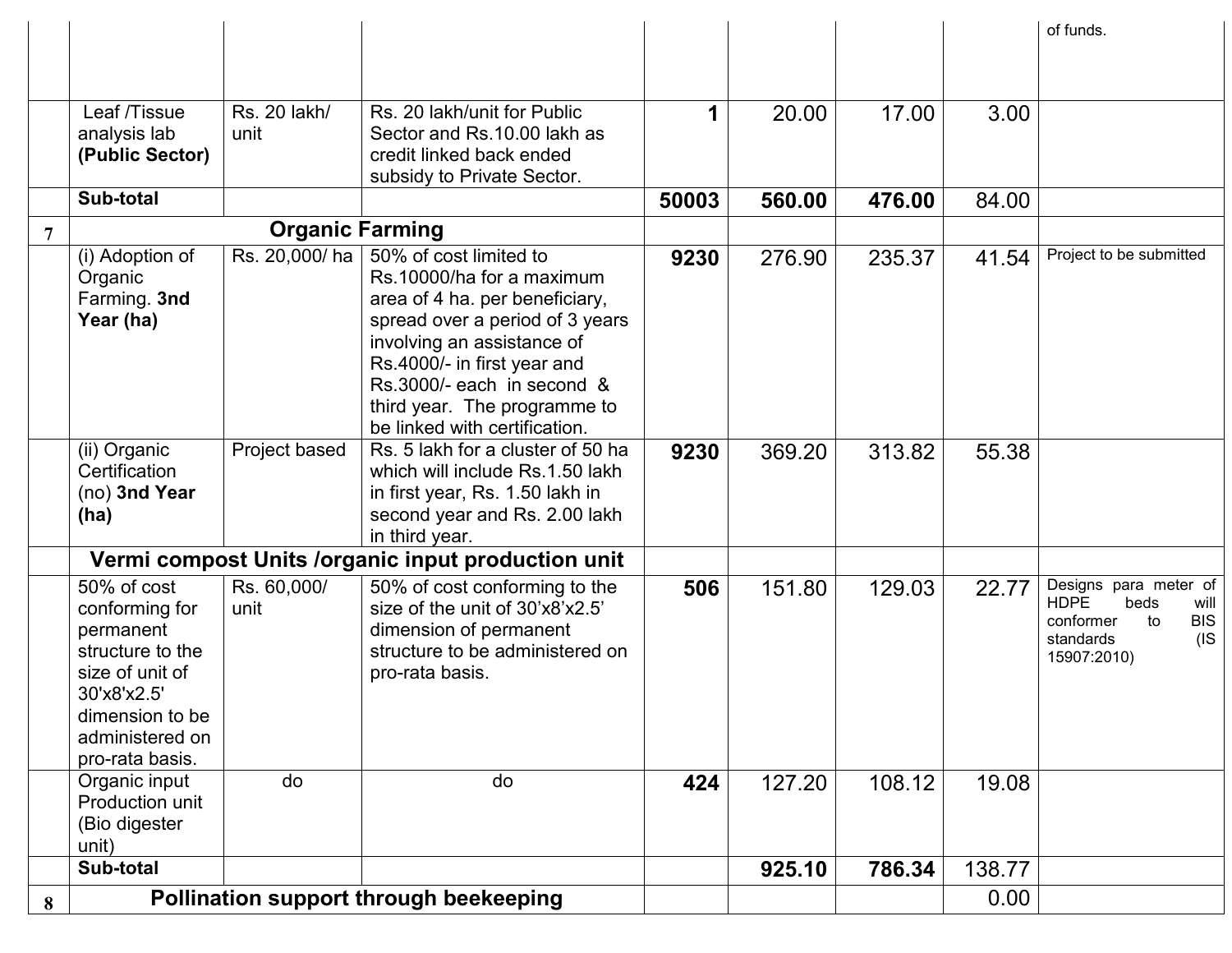|   | Honey bee<br>colony                                                                                                                                   | Rs. 1400/<br>colony of 4<br>frames | 50% of cost limited to 50<br>colonies / beneficiary.                                     | 5060  | 35.42  | 30.11  | 5.31  | -do-                    |
|---|-------------------------------------------------------------------------------------------------------------------------------------------------------|------------------------------------|------------------------------------------------------------------------------------------|-------|--------|--------|-------|-------------------------|
|   | <b>Hives</b>                                                                                                                                          | Rs. 1600/ hive                     | 50% of cost limited to 50<br>colonies / beneficiary.                                     | 5085  | 40.68  | 34.58  | 6.10  | $-do-$                  |
|   | Equipment<br>including honey<br>extractor (4<br>frame), food<br>grade container<br>(30 kg), net, etc.                                                 | Rs. 14,000/<br>set                 | 50% of the cost limited to one<br>set per beneficiary.                                   | 55    | 3.85   | 3.27   | 0.58  |                         |
|   | Sub-total                                                                                                                                             |                                    |                                                                                          | 10200 | 79.95  | 67.96  | 11.99 |                         |
| 9 |                                                                                                                                                       |                                    | <b>Horticulture Mechanization</b>                                                        |       |        |        |       |                         |
|   | (b) Power<br><b>Machines</b><br>(upto 20 BHP)<br>with rotavator /<br>equipment                                                                        | Rs.1,20,000/-<br>per set           | 50% of cost limited to one set<br>per beneficiary.                                       | 50    | 30.00  | 25.50  | 4.50  |                         |
|   | (c) Power<br>machines (20<br>HP & above<br>including<br>accessories<br>/equipments                                                                    | Rs. 3,00,000/-<br>per set          | 50% of cost limited to one set<br>per beneficiary.                                       | 150   | 225.00 | 191.25 | 33.75 |                         |
|   | Sub-total                                                                                                                                             |                                    |                                                                                          | 200   | 255.00 | 216.75 | 38.25 |                         |
|   | <b>Technology</b><br><b>Dissemination</b><br>through<br>demonstration/<br><b>Front Line</b><br><b>Demonstration</b><br>(FLD)                          | Rs. 25.00 lakh                     | 100% of the cost.                                                                        | 3     | 16.50  | 14.03  | 2.48  | Project to be submitted |
|   | <b>Technology</b><br><b>Dissemination</b><br>through<br>demonstration/<br><b>Front Line</b><br><b>Demonstration</b><br>(FLD) Private<br><b>Sector</b> | Rs. 25.00 lakh                     | 75 % of cost in farmers field<br>and 100% of cost in farms<br>belonging to Public Sector | 1     | 18.75  | 15.94  | 2.81  | Project to be submitted |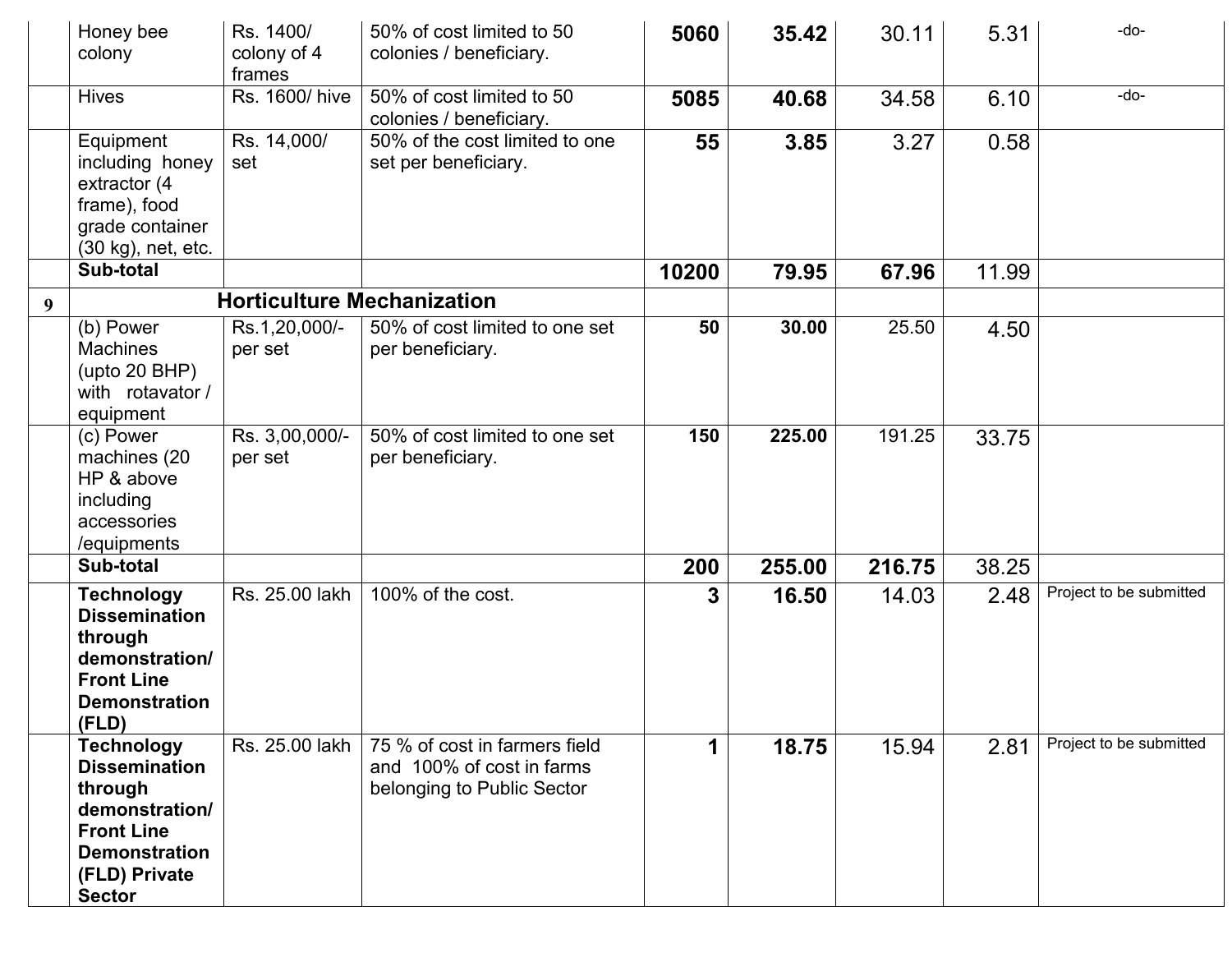| 10 | <b>Human Resource Development (HRD)</b>                                                  |                                                                          |                                                 |       |        |        |       |                         |
|----|------------------------------------------------------------------------------------------|--------------------------------------------------------------------------|-------------------------------------------------|-------|--------|--------|-------|-------------------------|
|    | <b>Training of farmers</b>                                                               |                                                                          |                                                 |       |        |        |       |                         |
|    | Within the<br><b>District</b>                                                            | <b>Rs.400/day</b><br>per farmer<br>excluding<br>transport                | 100% of the cost.                               | 12608 | 50.43  | 42.87  | 7.56  |                         |
|    | (e) Exposure visit of farmers                                                            |                                                                          |                                                 |       |        |        | 0.00  |                         |
|    | <b>Within the State</b>                                                                  | $\overline{\text{Rs}}$ . 300/day<br>per farmer<br>excluding<br>transport | 100% of the cost.                               | 2302  | 34.53  | 29.35  | 5.18  |                         |
|    | Outside the<br><b>State</b>                                                              | Rs. 600/day<br>per farmer<br>excluding<br>transport                      | 100% of the cost.                               | 2389  | 71.67  | 60.92  | 10.75 | Project to be submitted |
|    | Outside India                                                                            | Rs. 3.00 lakh /<br>participant                                           | Project Based. 100% of air/rail<br>travel cost. |       | 50.00  | 42.50  | 7.50  |                         |
|    | Training / study tour of technical staff/ field                                          |                                                                          |                                                 |       |        |        | 0.00  |                         |
|    |                                                                                          | functionaries                                                            |                                                 |       |        |        |       |                         |
|    | <b>Within the State</b>                                                                  | Rs.200/day<br>per participant<br>plus TA/DA,<br>as admissible            | 100% of the cost.                               | 65    | 0.65   | 0.55   | 0.10  |                         |
|    | Study tour to<br>progressive<br>States/ units<br>(group of<br>minimum 5<br>participants) | Rs.650.00/day<br>per participant<br>plus TA/DA,<br>as admissible         | 100% of the cost.                               | 150   | 4.88   | 4.14   | 0.73  | Project to be submitted |
|    | Outside India                                                                            | Rs. 5.00 lakh /<br>participant                                           | 100% of the cost on actual<br>basis.            |       | 40.00  | 34.00  | 6.00  |                         |
|    | Publicity<br>Propoganda                                                                  |                                                                          |                                                 |       | 20.00  | 17.00  | 3.00  |                         |
|    | Sub-total                                                                                |                                                                          |                                                 | 17514 | 272.16 | 231.33 | 40.82 |                         |
| 11 |                                                                                          |                                                                          | <b>INTEGRATED POST HARVEST MANAGEMENT</b>       |       |        |        |       |                         |
|    | Pack house /<br>On farm<br>collection &                                                  | Rs. 3.00 Lakh/<br>per unit with<br>size of 9Mx6M                         | 50% of the capital cost.                        | 361   | 541.50 | 460.28 | 81.23 | Project to be submitted |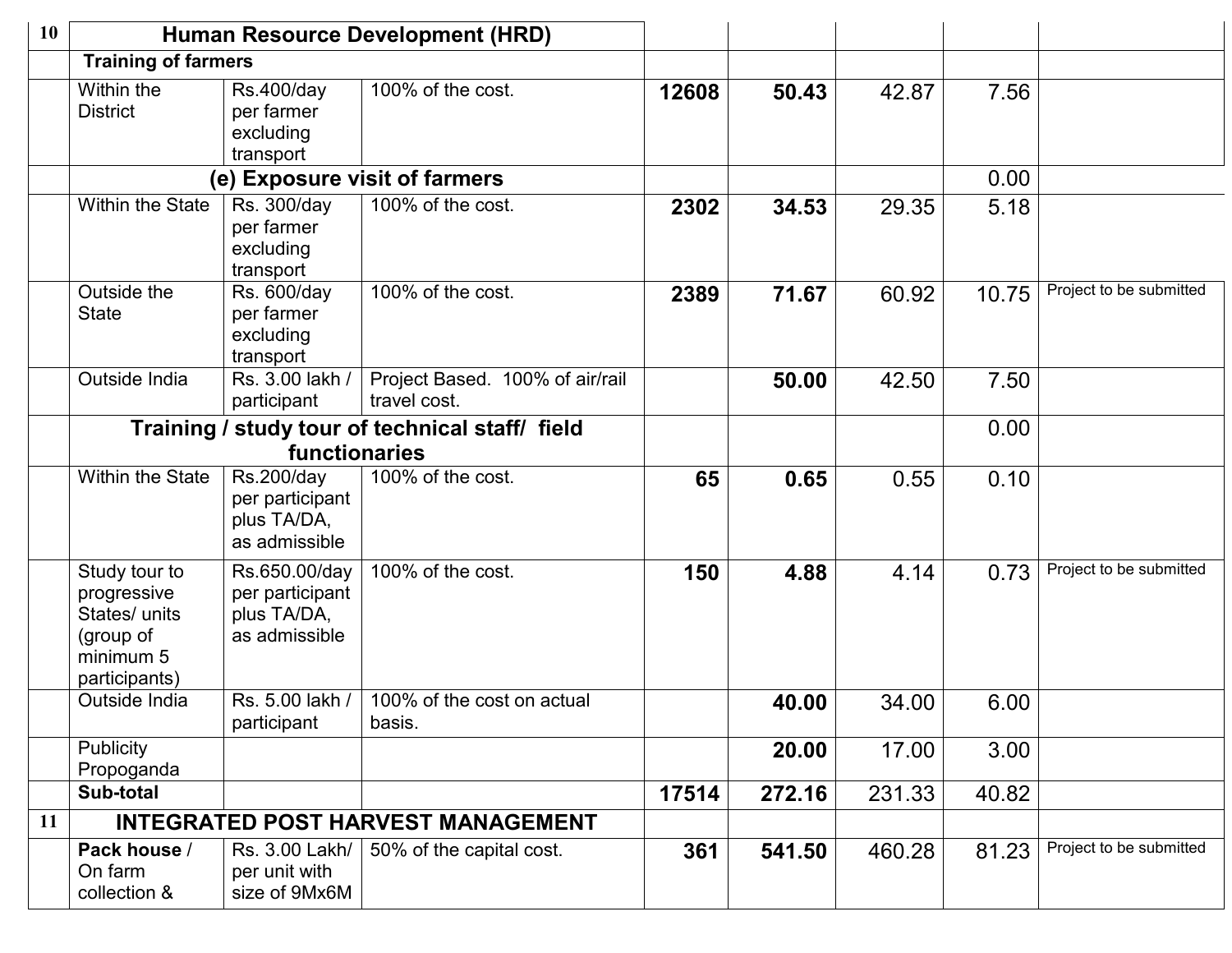|    | storage unit                                                      |                                              |                                                                                                                                                                                   |              |         |        |        |                         |
|----|-------------------------------------------------------------------|----------------------------------------------|-----------------------------------------------------------------------------------------------------------------------------------------------------------------------------------|--------------|---------|--------|--------|-------------------------|
|    |                                                                   |                                              |                                                                                                                                                                                   |              |         |        |        |                         |
|    |                                                                   | <b>Refer vans/ containers</b>                |                                                                                                                                                                                   |              |         |        |        |                         |
|    | <b>Credit linked</b><br>back-ended<br>project in<br>general areas | Rs. 24.00<br>lakh/ unit for 6<br>MT capacity | Credit linked back-ended<br>subsidy @40% of the cost of<br>project in General areas.                                                                                              | 3            | 28.80   | 24.48  | 4.32   | Project to be submitted |
|    | Ripening<br>chamber<br>project in<br>general areas                | Rs. 6000/MT<br>for 5000 MT<br>capacity       | $-do-$                                                                                                                                                                            | 5            | 126.80  | 107.78 | 19.02  | Project to be submitted |
|    | Primary/ Mobile<br>/ Minimal<br>processing unit                   | Rs. 24.00<br>lakh/unit.                      | Credit linked back-ended<br>subsidy @40% of the cost of<br>project in General areas.                                                                                              | 60           | 424.10  | 360.49 | 63.62  |                         |
|    | Low cost onion<br>storage<br>structure (25<br>MT)                 | <b>Rs.1.00 lakh</b><br>per unit              | 50% of the total cost.                                                                                                                                                            | 90           | 45.00   | 38.25  | 6.75   |                         |
|    | Sub-total                                                         |                                              |                                                                                                                                                                                   | 519          | 1166.20 | 991.27 | 174.93 |                         |
| 12 | <b>ESTABLISHMENT OF MARKETING</b>                                 |                                              |                                                                                                                                                                                   |              |         |        |        |                         |
|    | <b>INFRASTRUCTURE FOR HORTICULTURAL</b><br><b>PRODUCE</b>         |                                              |                                                                                                                                                                                   |              |         |        |        |                         |
|    |                                                                   |                                              |                                                                                                                                                                                   |              |         |        |        |                         |
|    |                                                                   |                                              | <b>Wholesale markets</b>                                                                                                                                                          |              |         |        |        |                         |
|    | <b>Credit linked</b><br>back-ended<br>project in<br>general areas | Rs.100.00<br>crore/project                   | Credit linked back-ended<br>subsidy @ 25% of the capital<br>cost of project in general areas<br>and 33.33% in case of Hilly &<br>Scheduled areas for individual<br>entrepreneurs. | $\mathbf{2}$ | 200.00  | 170.00 | 30.00  | Project to be submitted |
|    | Rural Markets/ Apni mandies/Direct markets                        |                                              |                                                                                                                                                                                   |              |         |        |        |                         |
|    | <b>Credit linked</b><br>back-ended<br>project in<br>general areas | Rs. 20 lakh/<br>unit                         | Credit linked back-ended<br>subsidy $@$ 40% of the capital<br>cost of project in general areas<br>and 55% in case of Hilly &<br>Scheduled areas for individual<br>entrepreneurs.  | $\mathbf 2$  | 16.00   | 13.60  | 2.40   | Project to be submitted |
|    | Retail Markets/ outlets (environmentally controlled)              |                                              |                                                                                                                                                                                   |              |         |        |        |                         |